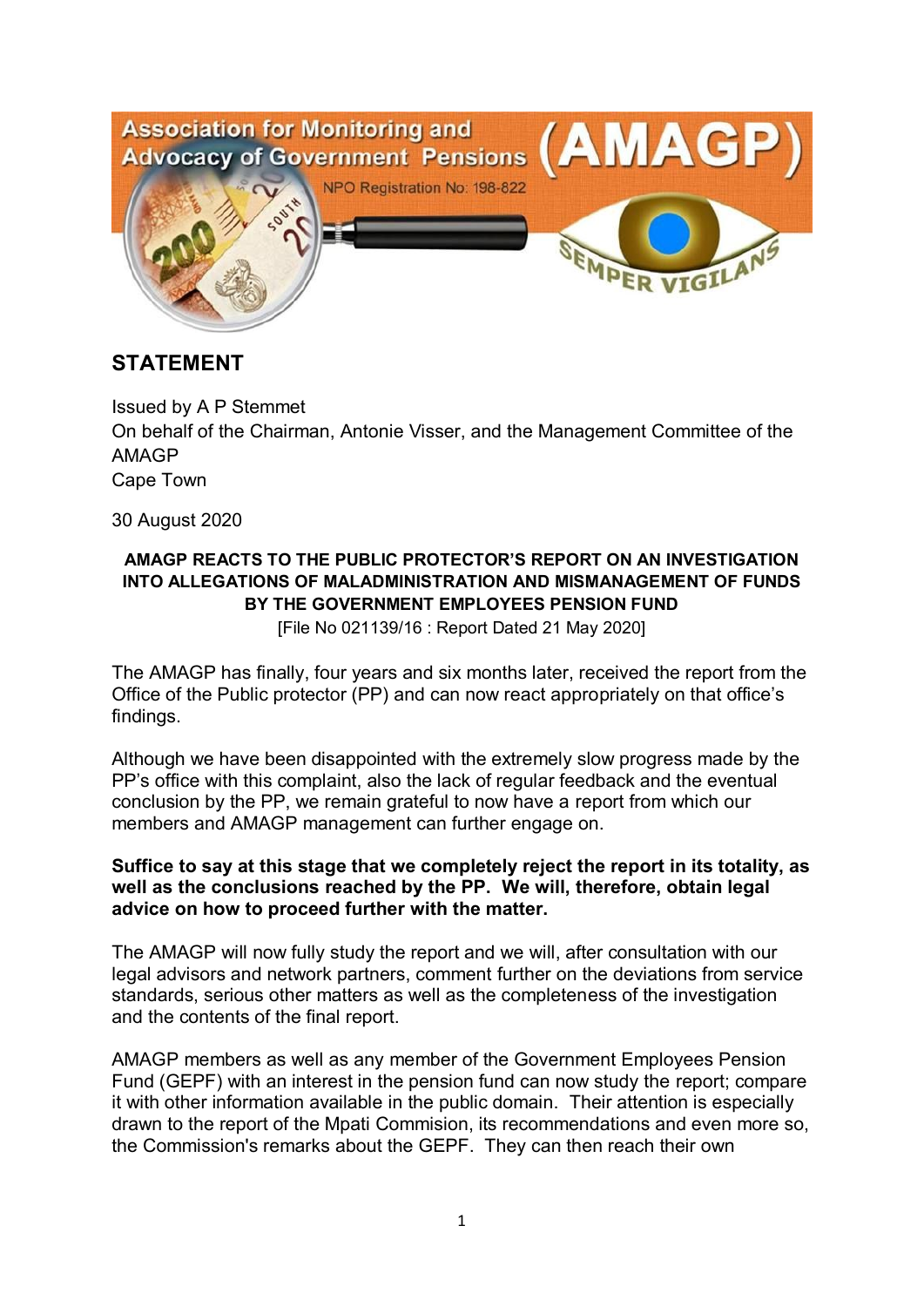conclusions. It also allows them the freedom to take any action they deem appropriate under the circumstances.

> The Mpati Report can be found here : www.thepresidency.gov.za/download/file/fid/1811

Enquiries:

A P Stemmet Spokesman AMAGP 0823209245 0871580225 adamusp2602@gmail.com